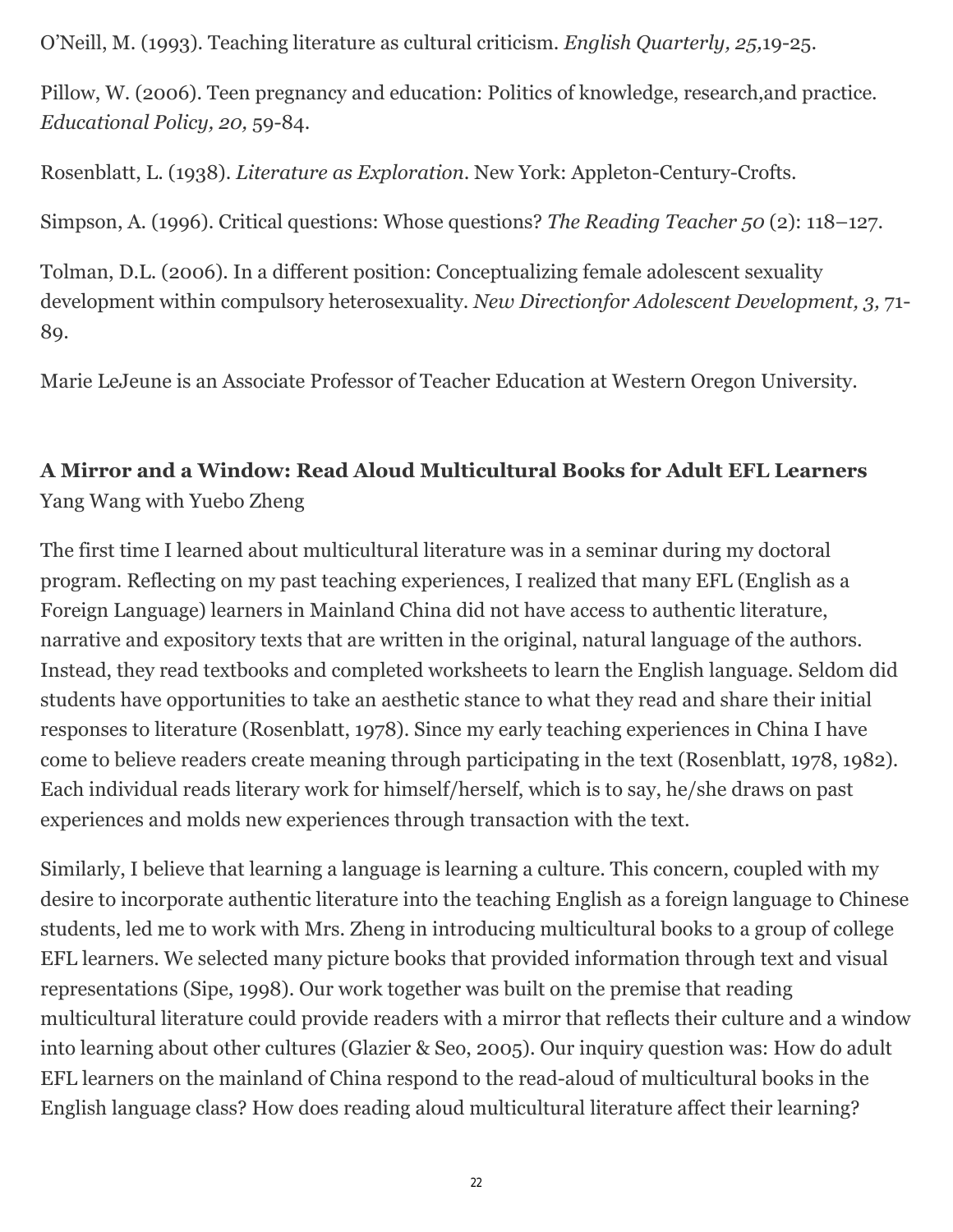#### **Setting and Participants**

Mrs. Zheng taught at a major university in the middle region of China. During this inquiry she had 30 freshmen majoring in English Language and Culture. They met twice a week for her Comprehensive English class. Through an online survey and communications with Mrs. Zheng's students, I learned that half had never read authentic children's literature in English, with others having read one to three classic novels, texts that represent some high standard of quality that has stood the test of time, such as *The Tempest, Midsummer Night's Dream, Wuthering Heights, Red and Black, Shakespeare sonnets, Hamlet, Tess of the d'Urbervilles, Emma, The Great Gatsby, The Call of the Wild, Greek mythology,* etc*.*

I selected books that reflected American and Chinese culture created by American and Chinese American authors and illustrators (see Table 1). My selection criteria were largely based on students' interests, American teachers' recommendations, and my knowledge and experiences of reading multicultural children's and young adult literature. For each book I created questions and activities that paralleled students' understanding of the texts' content. Mrs. Zheng read aloud one book each week and led the discussion. She audio-recorded the read-alouds and kept teaching journals. I interviewed her and three teacher-selected students of varied English language proficiency after we introduced the seven books.

|                                  | <b>Title</b>                                                         | <b>Genre</b><br>ш |
|----------------------------------|----------------------------------------------------------------------|-------------------|
| <b>Chinese</b><br><b>Culture</b> | $\mathbb{R}$ The Dragon Prince: A Chinese Beauty &<br>the Beast Tale | Fairy tale        |
|                                  | Lon Po Po: A Red-Riding Hood Story<br><u>from China</u>              | Folklore          |
|                                  | Taichi Morning: Snapshots of China                                   | Poetry            |
| <b>Culture</b>                   | The Relatives Came                                                   | Fiction<br>П      |
|                                  | American My Name is Sangoel                                          | Fiction           |
|                                  | $\mathbb I$ When I was Young in the Mountains                        | Fiction           |
|                                  | Jazz                                                                 | Poetry            |

# **Reading in Action**

The first book we introduced was *The Dragon Prince* (Yep, 1997), a Chinese version of the beauty and beast fairy tale. It is about a farmer's youngest daughter, Seven, who has to marry a dragon in order to save her family. In the end, the dragon turns out to be a prince living in the palace under the ocean. Mrs. Zheng read aloud this book and asked: "How do you think this book represents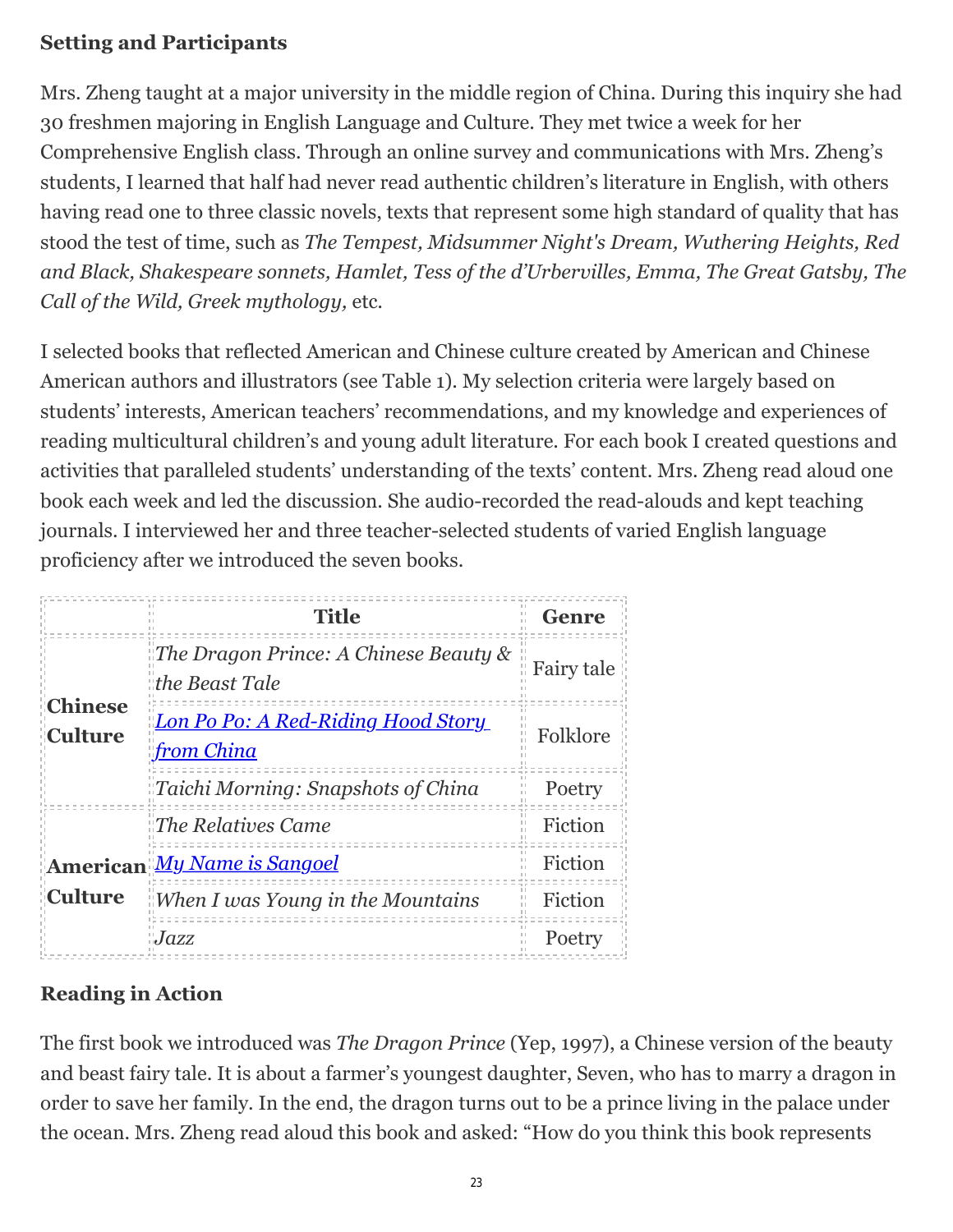Chinese culture? How authentic it is? Why is it authentic? What makes it authentic? What misconceptions does it carry?" The responses of students in their discussion were based on their knowledge and experiences of living in China all their lives, with their comments falling into two categories.

On one side, they reported this book represented Chinese culture in a variety of ways: the traditional images of dragon and characters; justice will always win over evil; the emperor and the prince are symbolized by the dragon; the dragon lives at the bottom of the ocean; women were responsible for embroidering and making shoes in ancient times; the groom paid for a bride; the newly married bride visits her parents several days after the wedding; many parents named their children One, Two, Three, … ; and the images of the architecture, furniture, clothing, and hairstyle represent Chinese culture.

On the other side, they pointed out elements that concerned them, such as the book was created by an outsider who was born in the U.S.; people respect dragons as the dragon represents power, dignity, royalty, greatness, fortune, etc., and not evil. They also noted that it was unusual that the farmer did not have any sons in his family, with the eldest child supporting the family, not the youngest. Additionally, they observed that an emperor or prince usually has more than one wife in the history, and were troubled by the images that didn't reflect how women had small feet in Qing dynasty due to the foot-binding tradition, not big feet as illustrated in the book. The women and the prince's outfits came from different dynasties. Women followed the "Three Obediences" in ancient China, that is to say, a woman was required to obey her father before marriage, and her husband after marriage, and her sons in widowhood, so it was rare that the farmer's six daughters did not listen to him. One student said,

There's the misconception of the image of dragon. In China, dragon is considered a symbol of power, dignity, royalty, greatness, good luck, etc. Dragon can even bring rain to people when there is a drought. It shouldn't be related with any bad things. And when people meet it, they will consider it to be extremely good luck, showing their utmost respect to it. If there is the chance for them to marry their daughter to it, they will die for joy. But in this story, the dragon is described as a monster who will even kill and eat people for supper, which is American understanding of dragon--- it is considered as being ugly and fierce.

After reading all the selected books about Chinese culture, students responded that they learned about their culture from outsiders' perspectives. They read Chinese American books based on their background and experiences and commented on the cultural authenticity in those books. Looking through the mirror of cultural books, they recognized the cultural elements in those books, discussed those elements as cultural insiders and enjoyed taking the ownership of reading about their cultures in English. Maoxin, a student, said in her interview,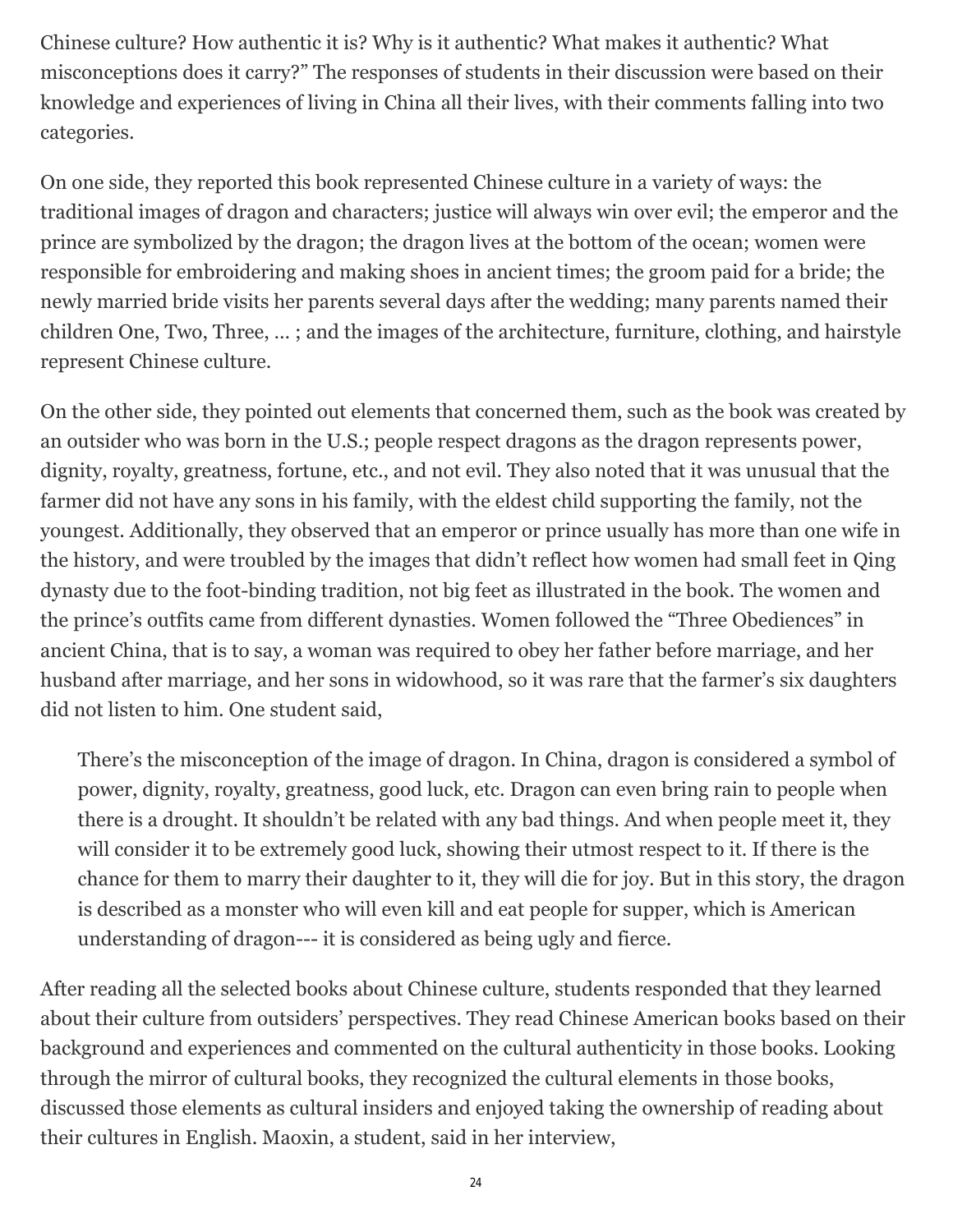Personally, Chinese culture is complicated. Even many Chinese people are not able to understand the whole of it. Although some foreign authors have mentioned abundant kinds of opinions in the books, it didn't mean they know everything about Chinese culture.

Among the books that represented American culture, the students' favorite was *My Name is Sangoel* [\(Williams, 2009\). This book is about a refugee boy, Sangol, who teaches his teacher a](http://wowlit.org/catalog/9780802853073/)nd classmates how to pronounce his name correctly by making a t-shirt with images associated with his name. We asked these questions after the read-aloud: "What do you think of the book? What does the book tell you? What does it tell you about American culture? How would you like others to name you? How would you like American people to name you? Why? What does your name mean for you? "

Students responded that they learned that people show respect by pronouncing names correctly; people of other countries may not understand your name because your name carries your traditional culture and heritage; Americans are open, warm-hearted, friendly, helpful, and equal. After their discussion, they wrote about their own names and designed ways to help English speakers pronounce their names correctly (see Figure 1).

When we were born. our parents or appropriate. will give us our romes. Each person's rome has the different meaning of them. But these names contain expectations and wishes from more family members. bers.<br>As for my name. "Ma Junyi", "Ma" is my family.<br>As for my name. "Ma Junyi Live stood far." ris for my name. The leaveleting jade, stand for. name , jun is a find of permission fore. And if you. abl good thogs. It is back forward, you ill find reas my name to firm the . My sucerts part me fire und unrestrained like a nice huse. My Name

Figure 1.

Through the window of reading picture books set in the U.S., students learned about American culture from insiders' perspectives. However, this learning is double-sided. They confirmed the cultural elements in these picture books using knowledge they learned from their textbooks,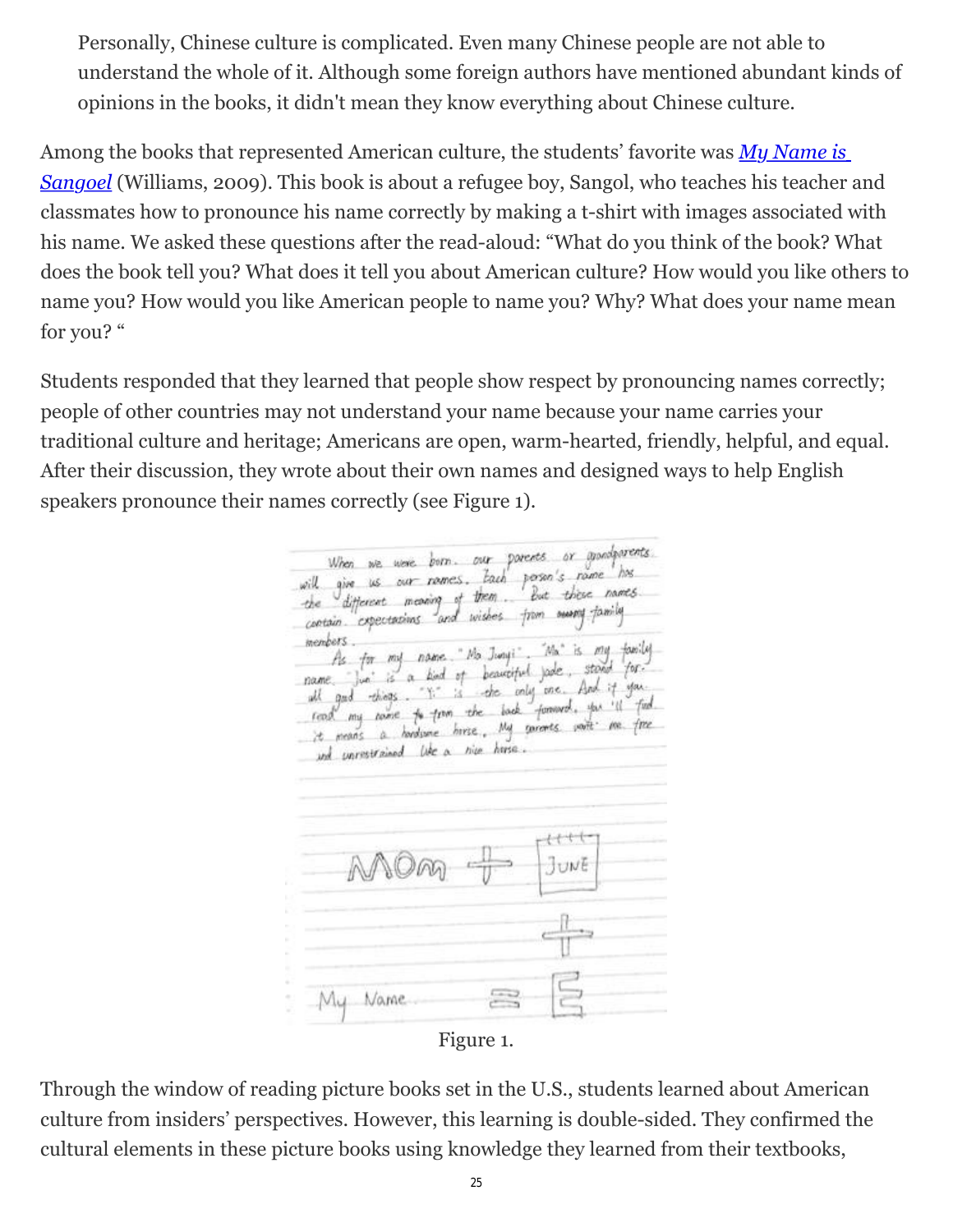English language class, and other second-hand sources. They were concerned that they did not have any first-hand sources to check whether the books are authentic. Some students shared, "What I know is book knowledge," and "I'm not American." They believed they had to experience the culture and live in the U.S. in order to better understand it.

### **Discussion**

Through reading aloud multicultural picture books, adult EFL learners in Mrs. Zheng's class became more engaged with texts, more motivated to learn the language, expanded their perspectives on American culture, and reflected on Chinese culture from an outsider's point of view.

**Through participation with authentic multicultural picture books, these EFL students created personal connections and critical responses.** Student participants really enjoyed discussing the books, and the questions Mrs. Zheng posed guided them in understanding the books and encouraged deep discussions of the texts in light of cultural explorations. Shiying, one of the student participants, explained the experience, "We listen and we discuss together. Very active we are. The questions we discussed are interesting." Students had an opportunity share their voices, make connections and question the texts. Mrs. Zheng reported this change in her students in the following excerpt,

The students became more critical in thinking. They even sometimes pointed out some of the mistakes in the pictures and descriptions . . . it makes me think more deeply about the effective ways of English language teaching and training of students' critical thinking. The students became more critical by not only simply reading and receiving the material but also thinking actively, evaluating what they are receiving, detecting the inconsistency or even mistakes, and even reflecting on the knowledge they've learned or the idea they already hold.

**The EFL students enjoyed reading aloud multicultural books and became more motivated to learn the English language.** Student participants learned the English language through reading the texts in those multicultural books and the illustrations in the books helped them with constructing meanings. Shiying said in her interview, "I like the book you choose for us. Picture, culture and the question are valuable." Another student Tiange said, "I became more interested in learning English. Everyone is more engaged in class." Some students asked where to purchase the books so they can keep copies and read to their younger siblings and other relatives. They were motivated not only to learn the language but also to teach younger English learners.

**The students learned about American culture and reflected on their culture using multicultural books.** The read-aloud books about American culture provided the EFL students a window into understanding a culture beyond simply learning English language. One student said,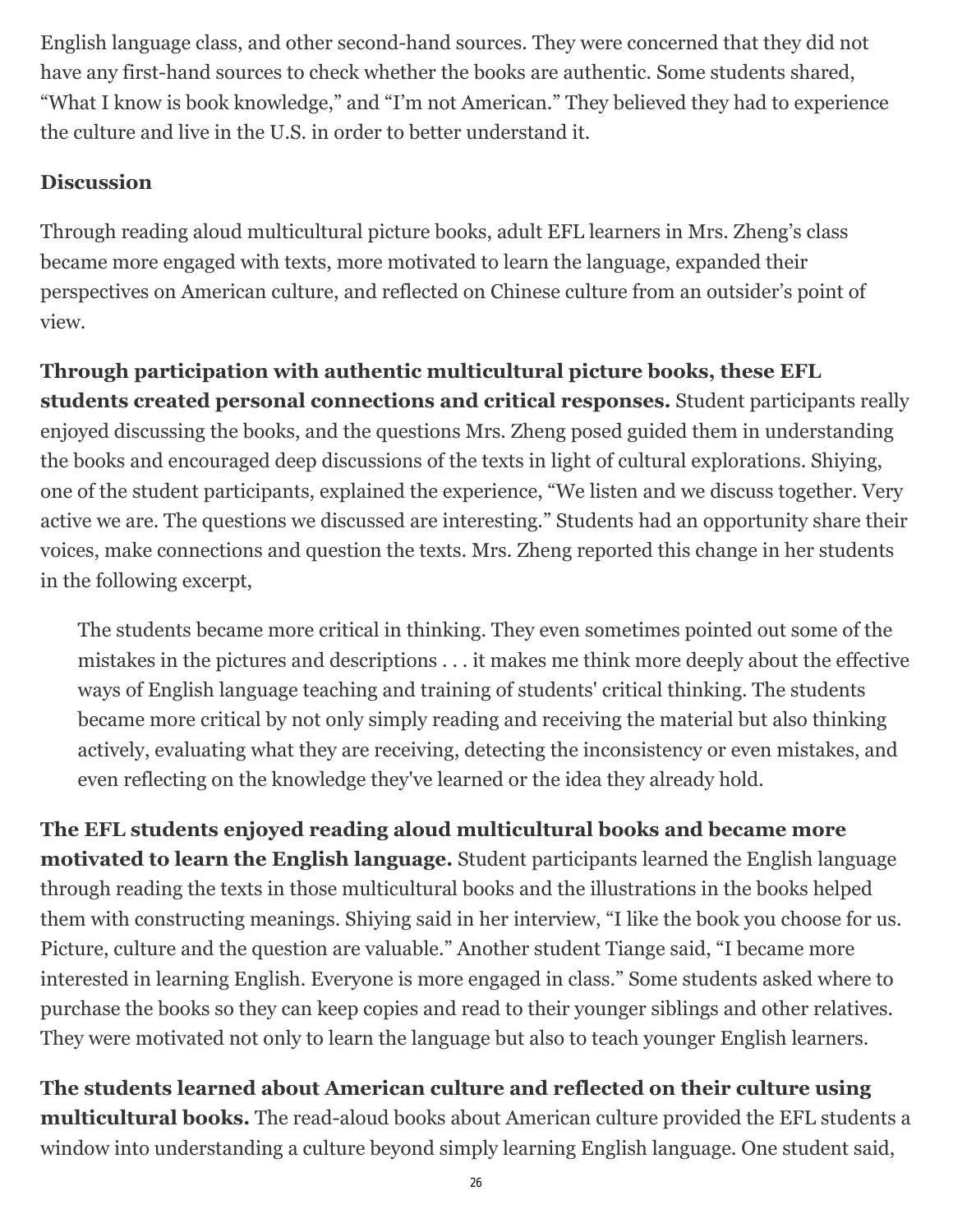"Reading more foreign books can help us a lot in English learning and know more about their culture." Moreover, students reflected on Chinese culture using the books as a mirror. One student explained, "Some (books) remind us the Chinese culture that we forget or ignore." Another said that reading the books helped her, "know something about American culture, and what China is like in their eyes." They reported they learned about the differences between American culture and Chinese culture and respected those differences. Mrs. Zheng commented that reading multicultural books,

Let the students know more about American culture, such as values, traditions, idiomatic ways of expression . . . ; aroused the students' interest in English learning; made the class atmosphere more active; made the students more critical in their thinking; improved my teaching ability and enriched the teaching method.

She reflected on her teaching and commented that read-aloud is an effective instructional strategy for EFL learners. In addition, she wanted to seek for more authentic teaching strategies for her students.

## **Final Reflections**

Through our experience of reading picture books to adult EFL learners, we have come to believe EFL teachers could use multicultural picture books to engage students of varied ages learning English language. Teachers could use questions and meaningful activities to stimulate personal responses and develop critical inquiry. In addition, EFL learners could read multicultural literature for information (efferent stance) as well as for pleasure and personal explorations (aesthetic stance) (Rosenblatt, 1978). Additionally, multicultural literature can help learners reflect on their cultural experiences and build global experiences (Short, 2011).

Through student surveys and student and teacher interviews, I learned both the teacher and students wanted to collaborate with American native speakers and discuss their responses to the same books they read because, as one student noted, "we have never been to the U.S." Reading multicultural literature books encouraged Chinese EFL learners to reach out and explore global experiences.

#### **References**

Cai, M. (2008). Transactional theory and the study of multicultural literature. *Language Arts, 85*(3), 212-220.

Glazier, J., & Seo, J. (2005). Multicultural literature and discussion as mirror and window? *Journal of Adolescent & Adult Literacy, 48*(8), 688-700.